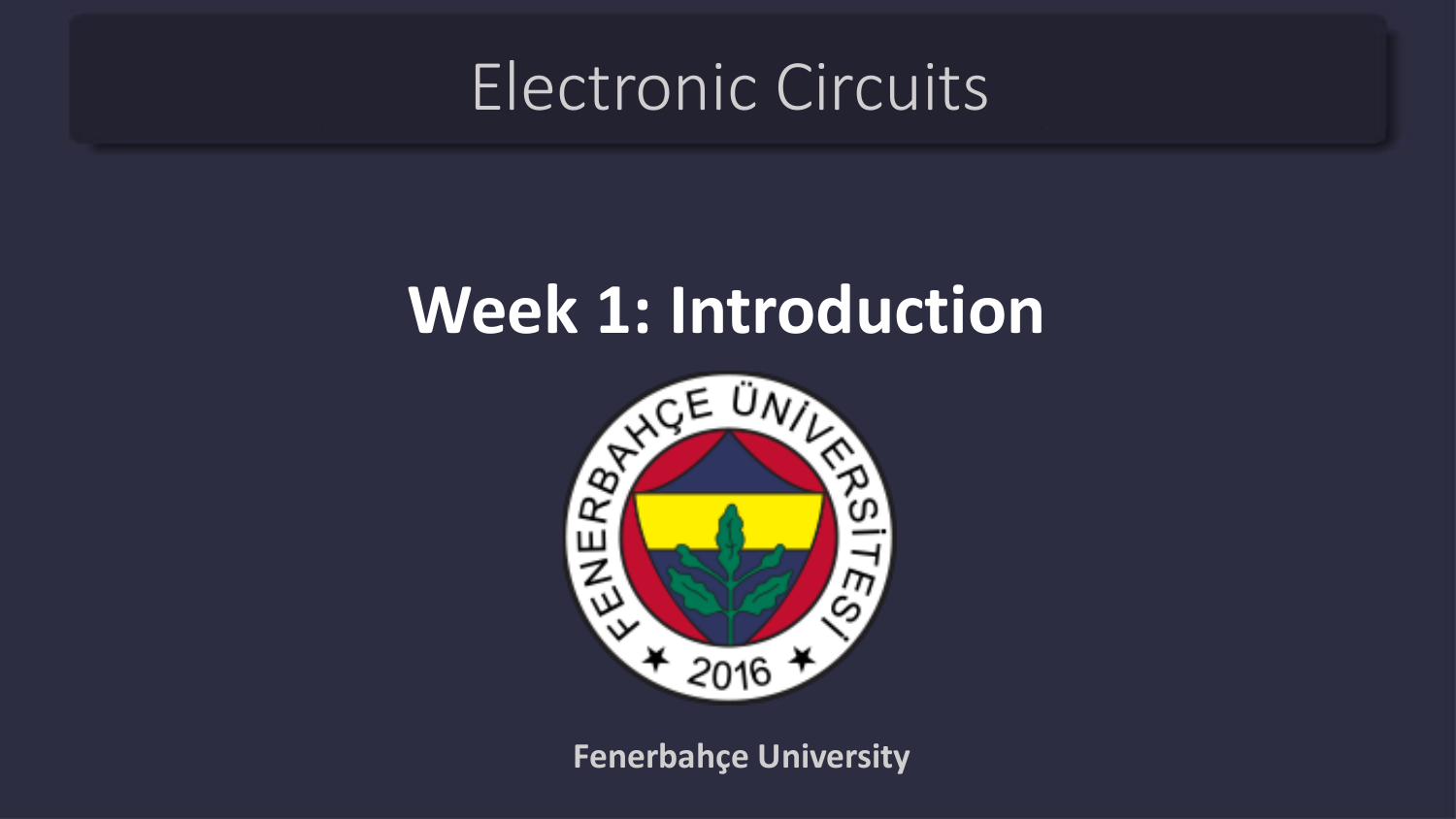

### Professor & TAs

Prof: Dr. Vecdi Emre Levent Office: 311 Email: emre.levent@fbu.edu.tr TA: Arş. Gör. Ezgi Çakmak Office: 311 Email: ezgi.cakmak@fbu.edu.tr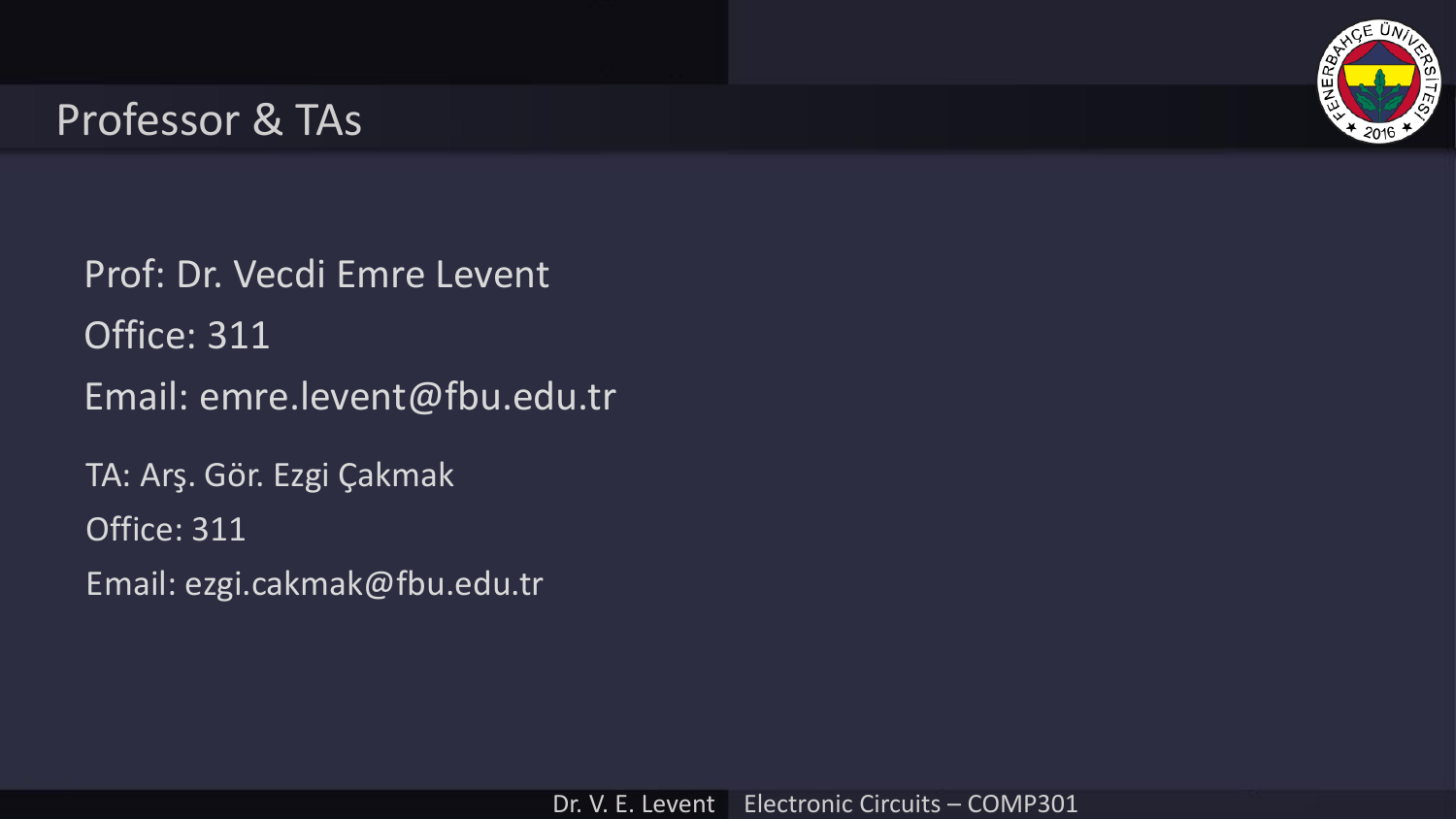

- Electronic Circuits
	- Introduction
	- Introduction to Electronics and Resistors
	- Ohm's Law
	- Series Circuits
	- Parallel Circuits
	- Capacitance
	- Debugging
	- Hardware Verification Methods (HVM): Classes
	- FB-CPU System Verilog TB
	- HVM : Inheritance
	- HVM: Variable Types
	- HVM: Interfaces
	- HVM: Randomization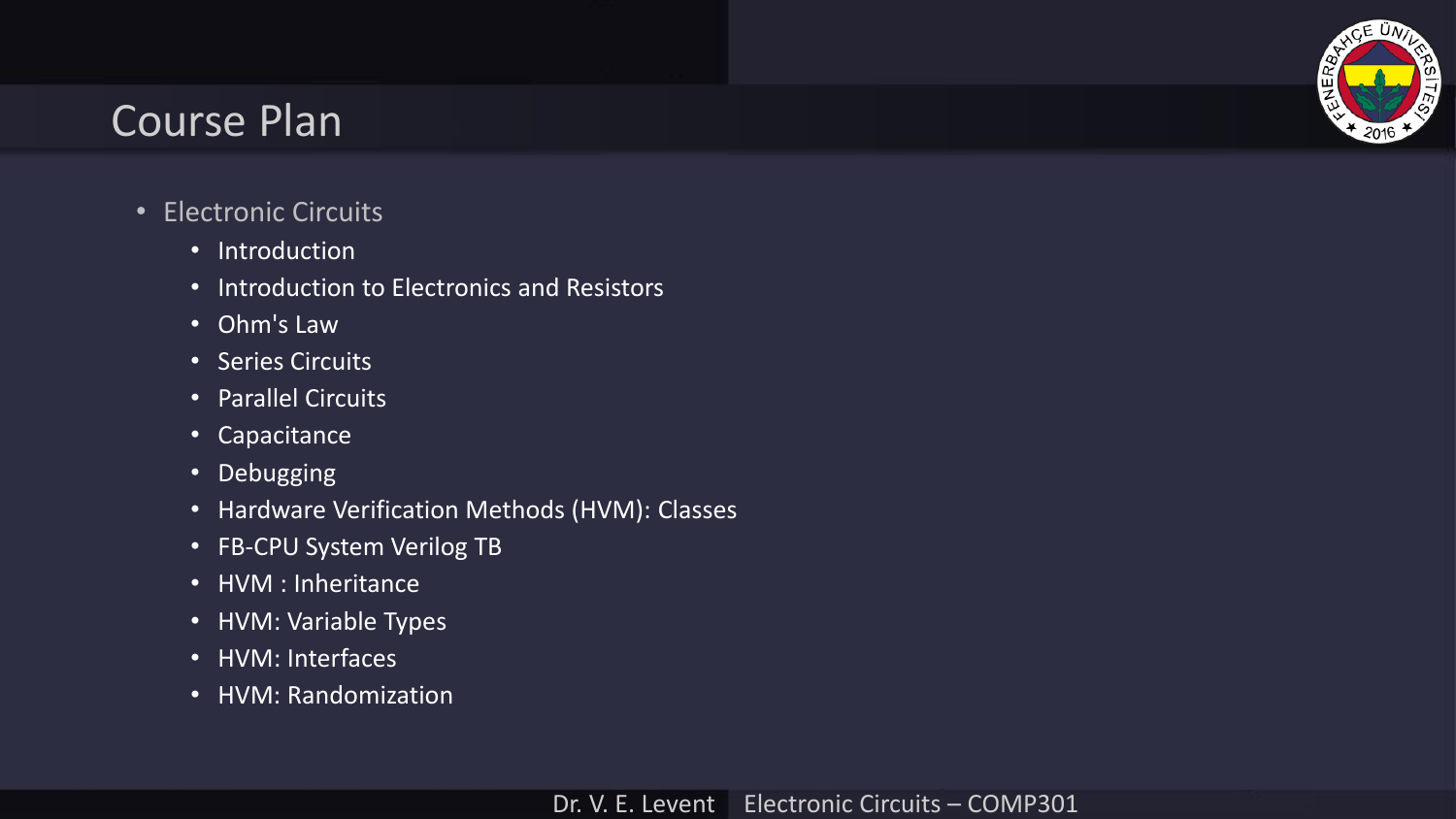#### **ACEUNI** ENER84  $*$  2016

## Course Plan

Introduction to Electronics and Resistors



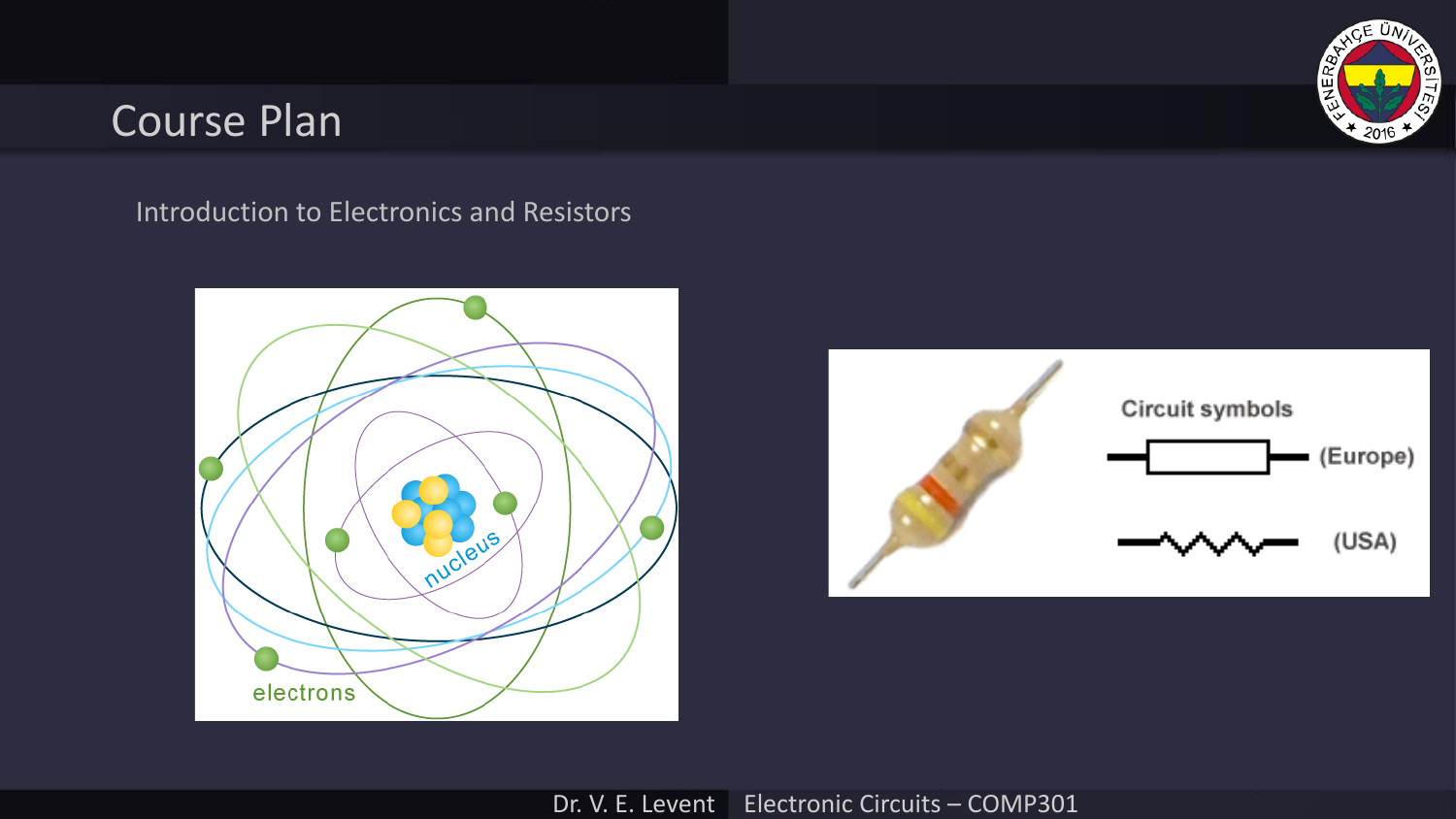

Ohm's Law

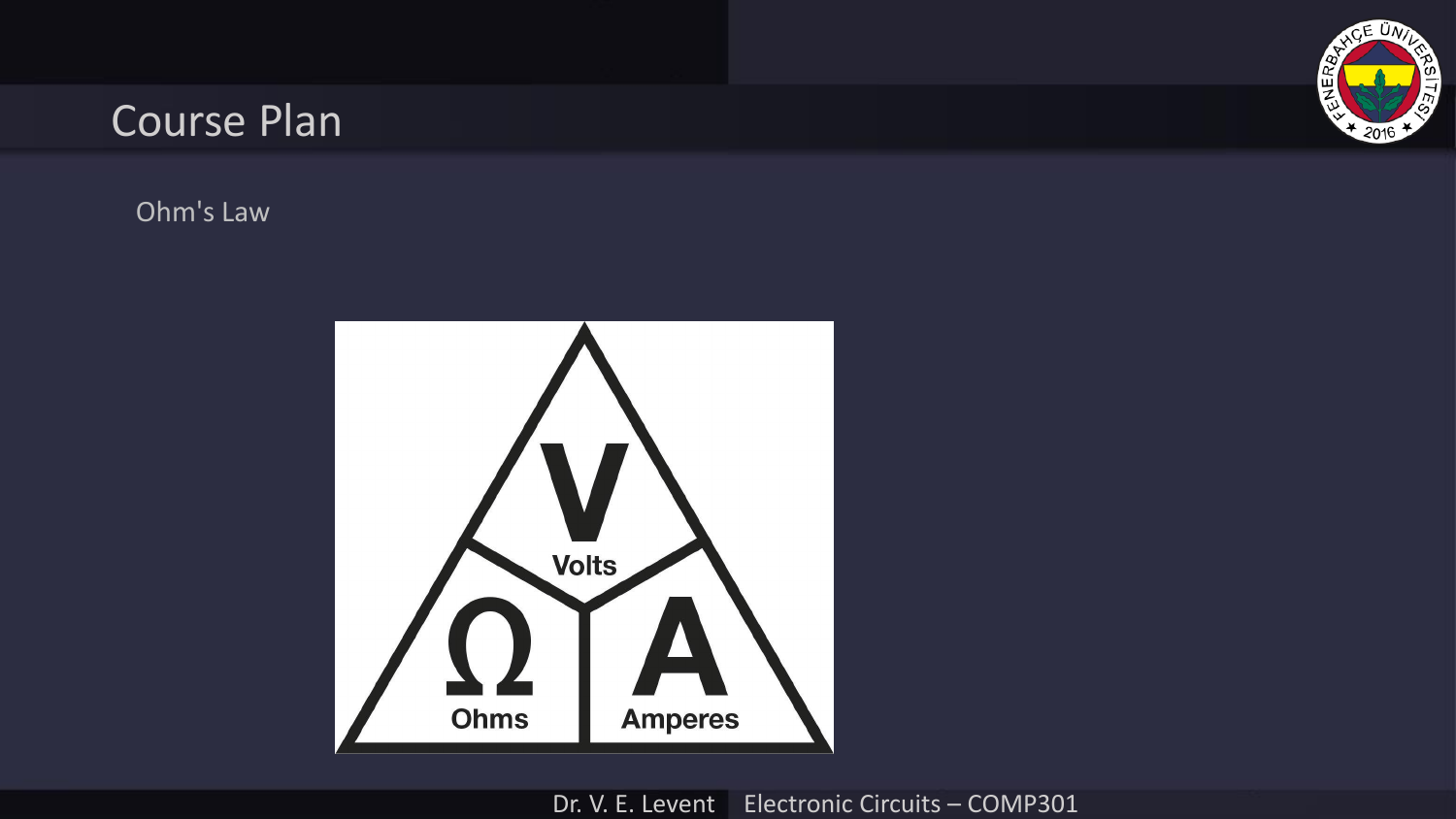

#### Series Circuits

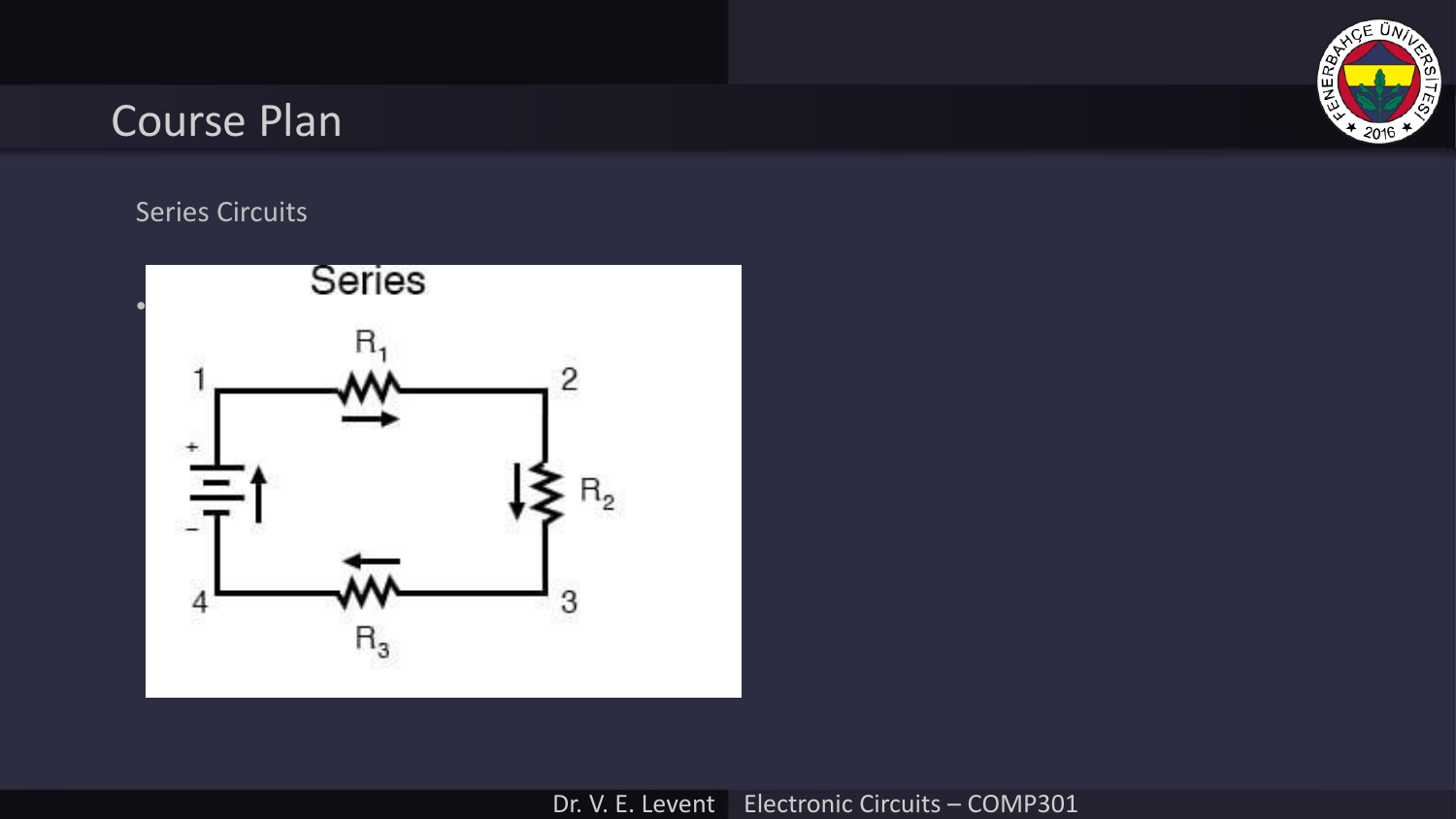

Parallel Circuits

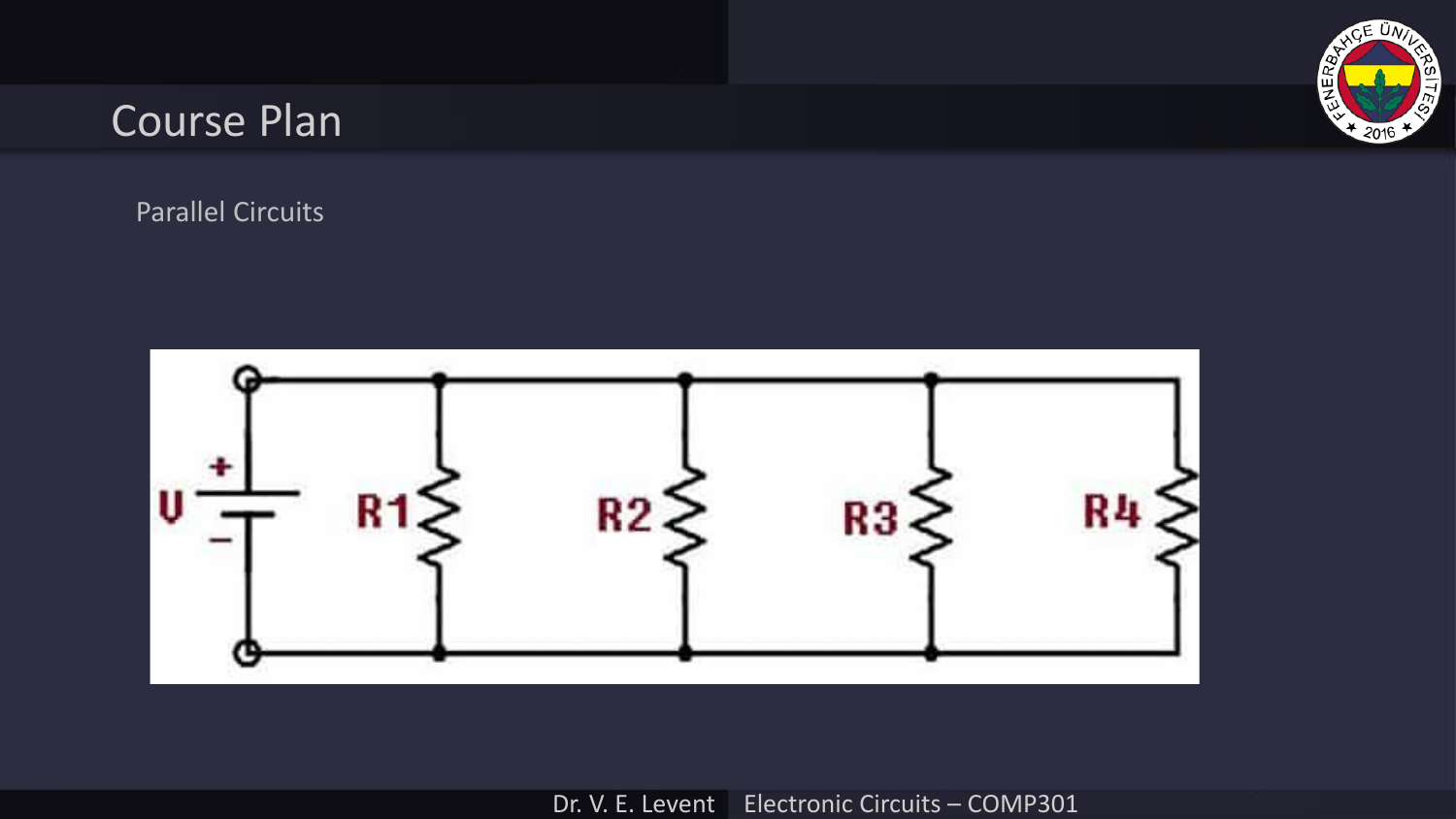

Capacitance

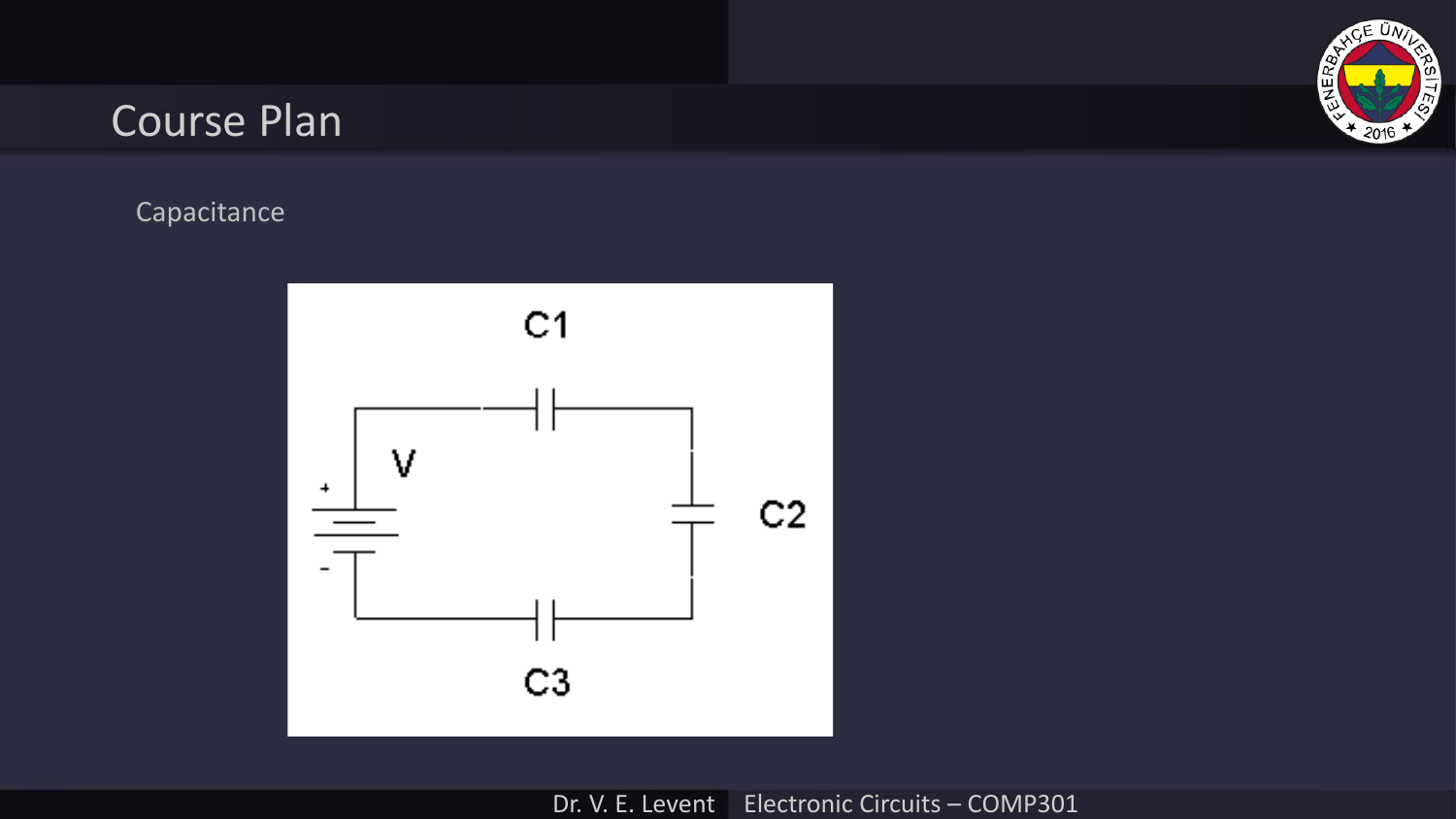

#### Debugging

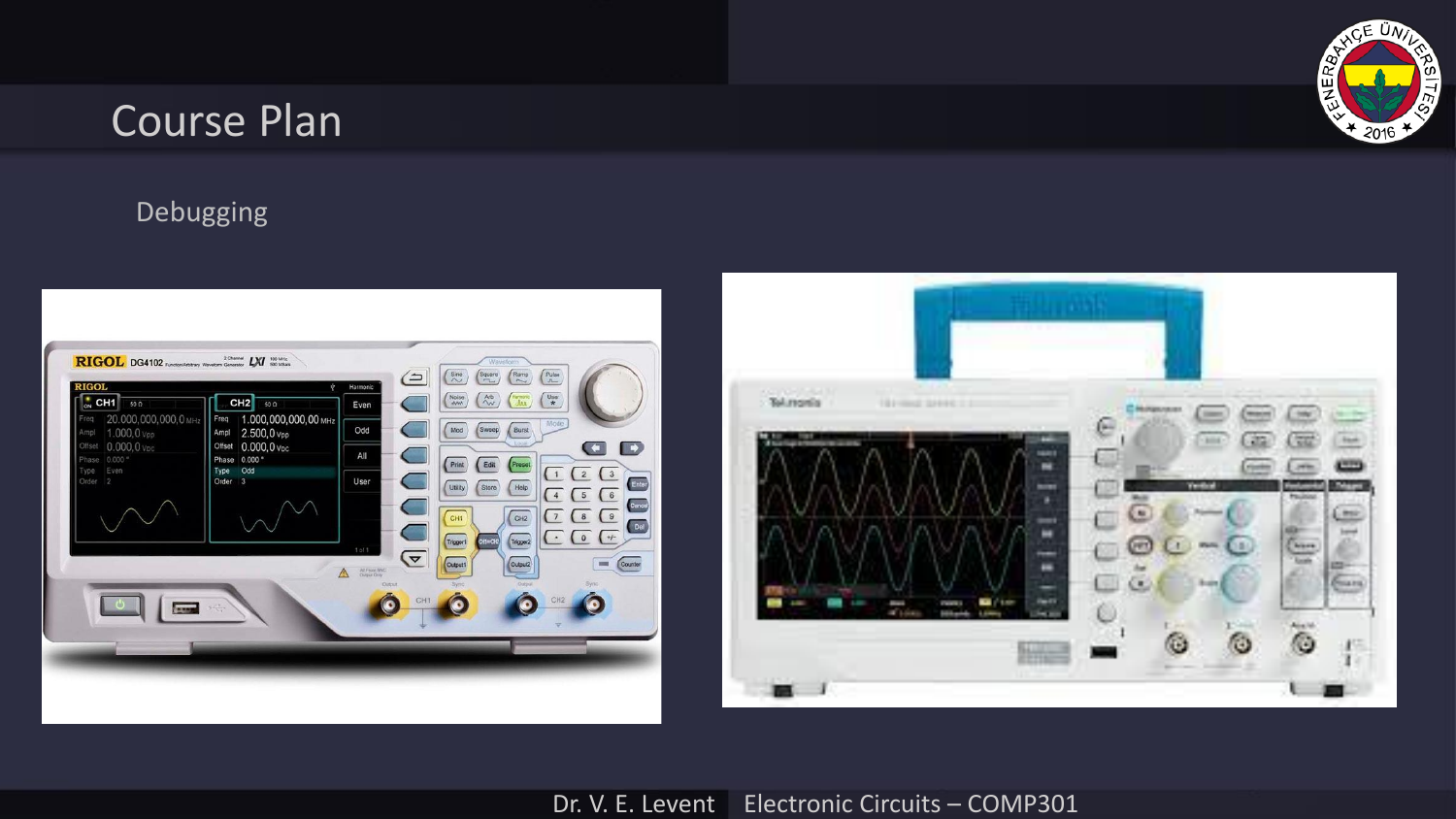

Hardware Verification Methods (HVM): Classes

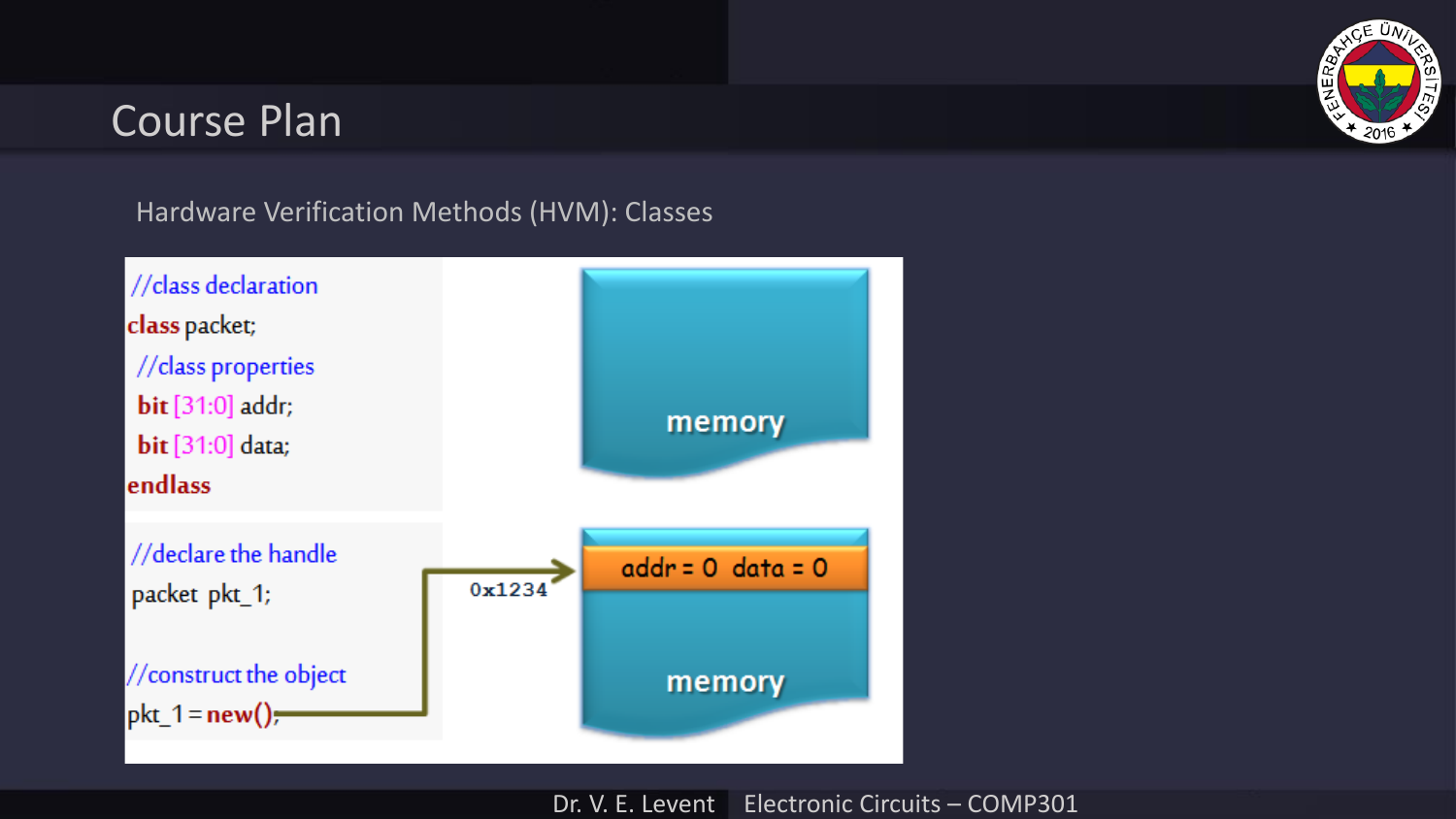

#### FB-CPU System Verilog TB

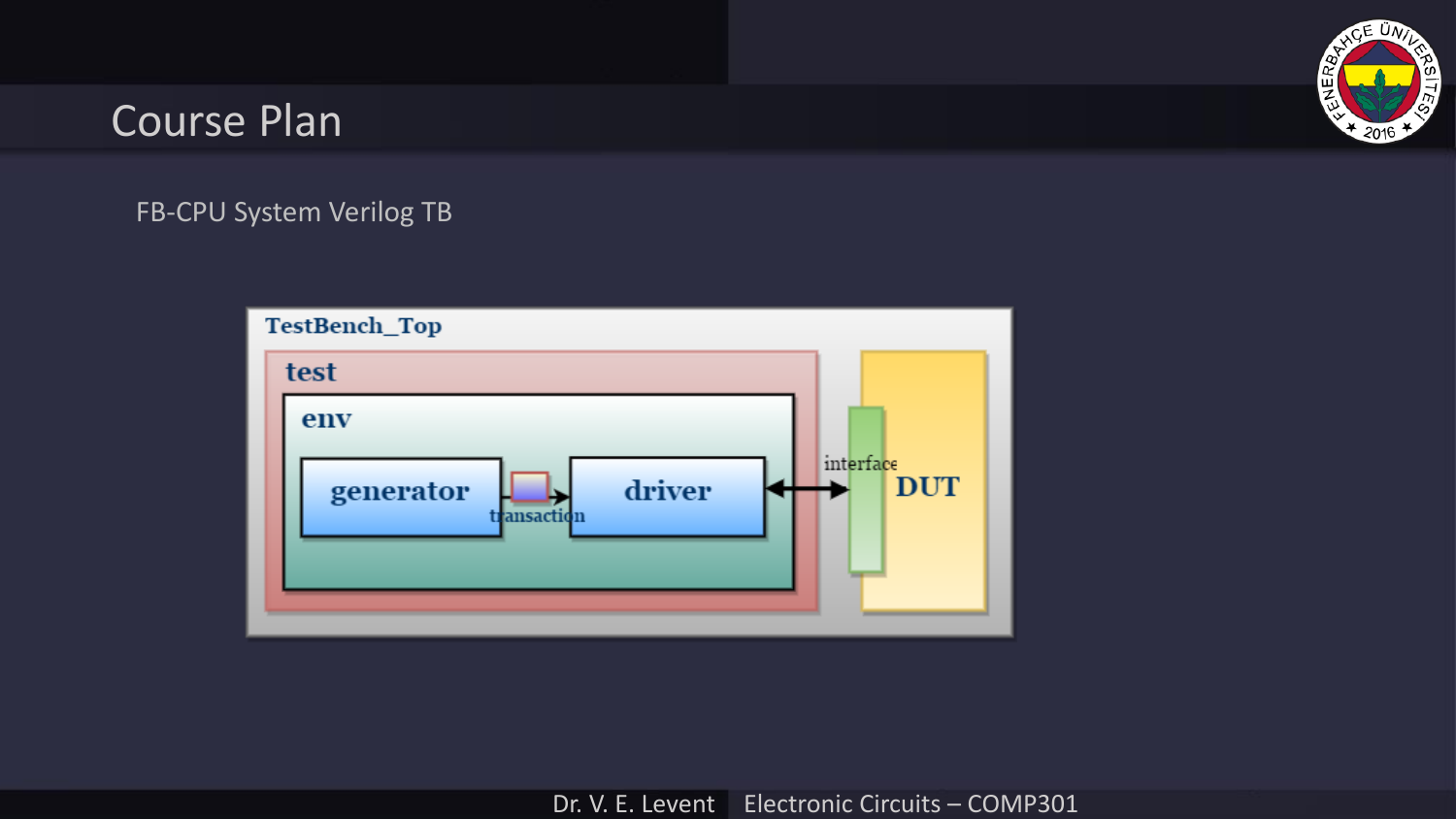

#### HVM : Inheritance

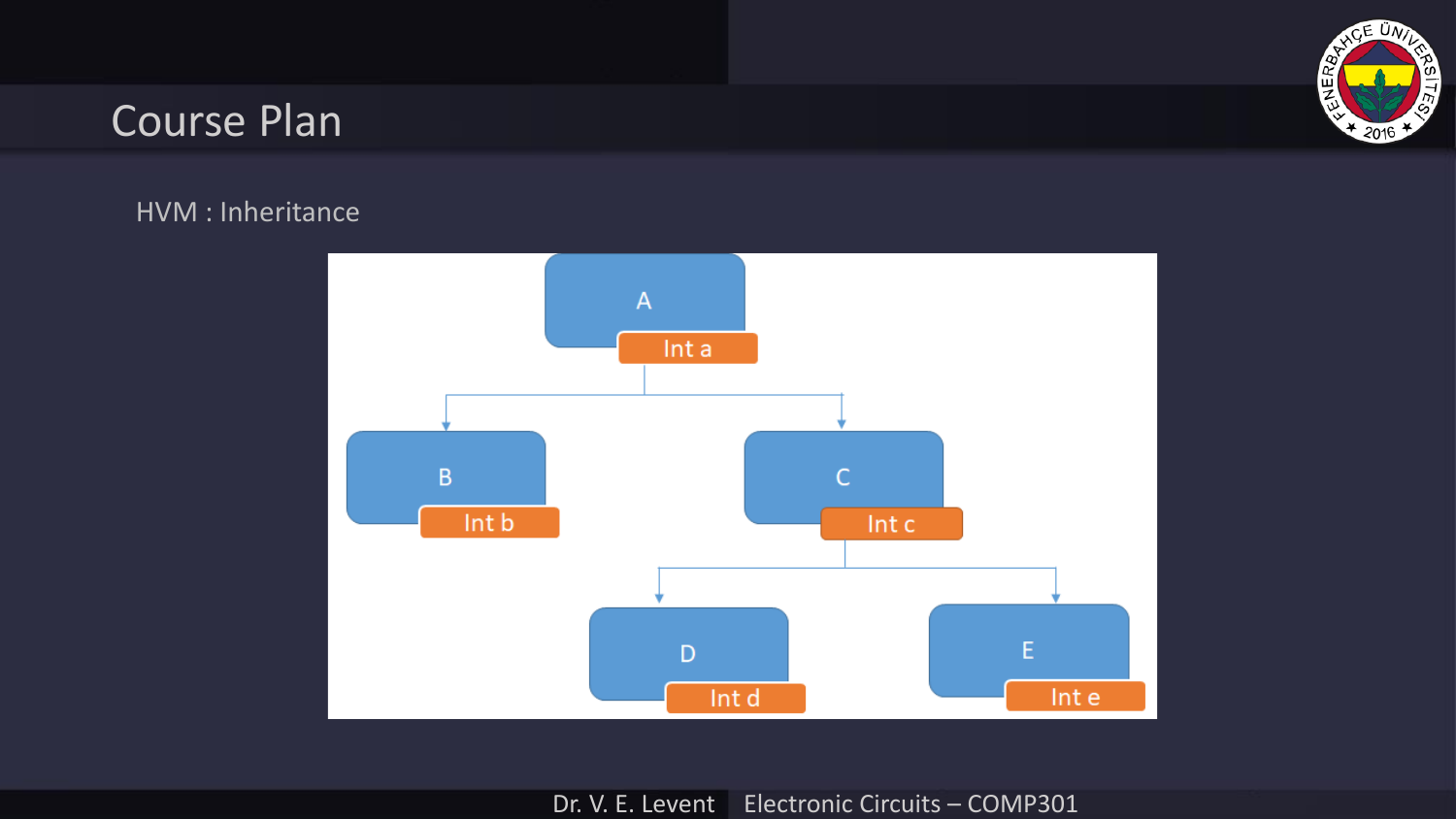

HVM: Variable Types

| Data-type | 2-state/4-state | # Bits | signed/unsigned | C equivalent |
|-----------|-----------------|--------|-----------------|--------------|
| reg       | $\overline{4}$  | $>= 1$ | unsigned        |              |
| wire      | 4               | $>= 1$ | unsigned        |              |
| integer   | $\overline{4}$  | 32     | signed          |              |
| real      |                 |        |                 | double       |
| time      |                 |        |                 |              |
| realtime  |                 |        |                 | double       |
|           |                 |        |                 |              |
| logic     | 4               | $>= 1$ | unsigned        |              |
| bit       | $\overline{2}$  | $>= 1$ | unsigned        |              |
| byte      | $\overline{2}$  | 8      | signed          | char         |
| shortint  | $\overline{2}$  | 16     | signed          | short int    |

32

64

signed

signed

int

long int

float

#### Dr. V. E. Levent Electronic Circuits – COMP301

 $\mathsf{2}\,$ 

 $\overline{2}$ 

int

longint

shortreal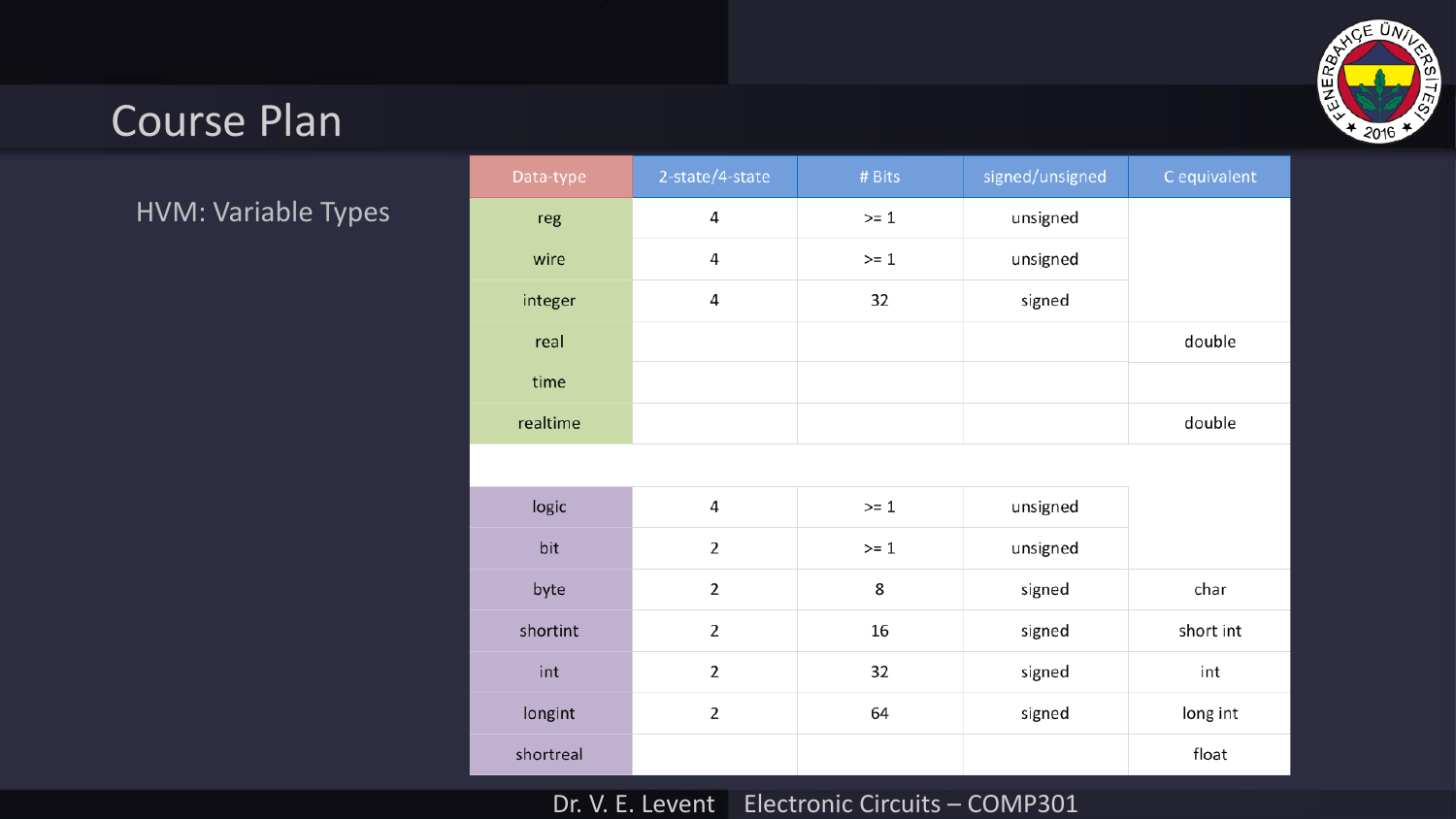

#### HVM: Interfaces

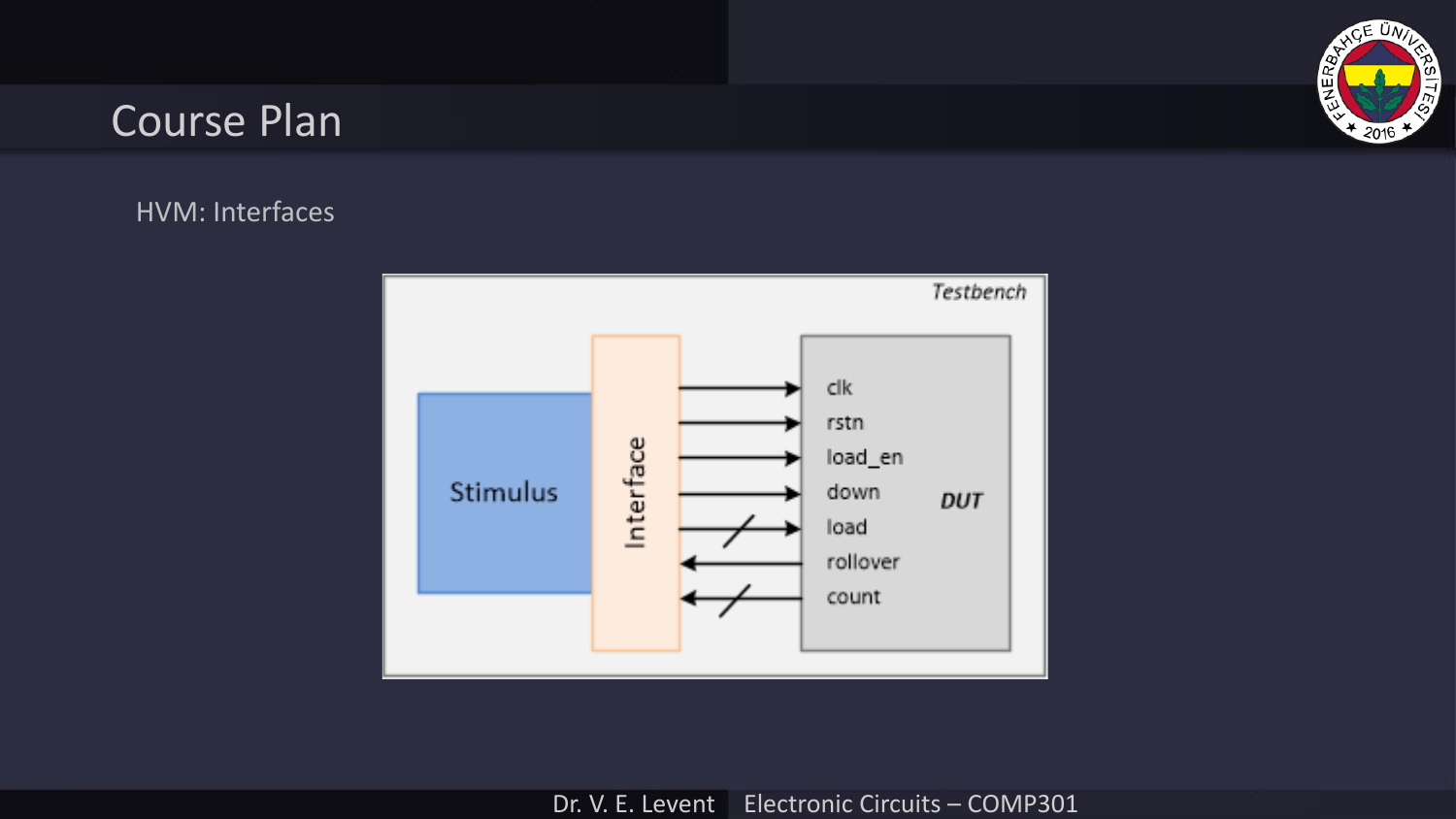

HVM: Randomization

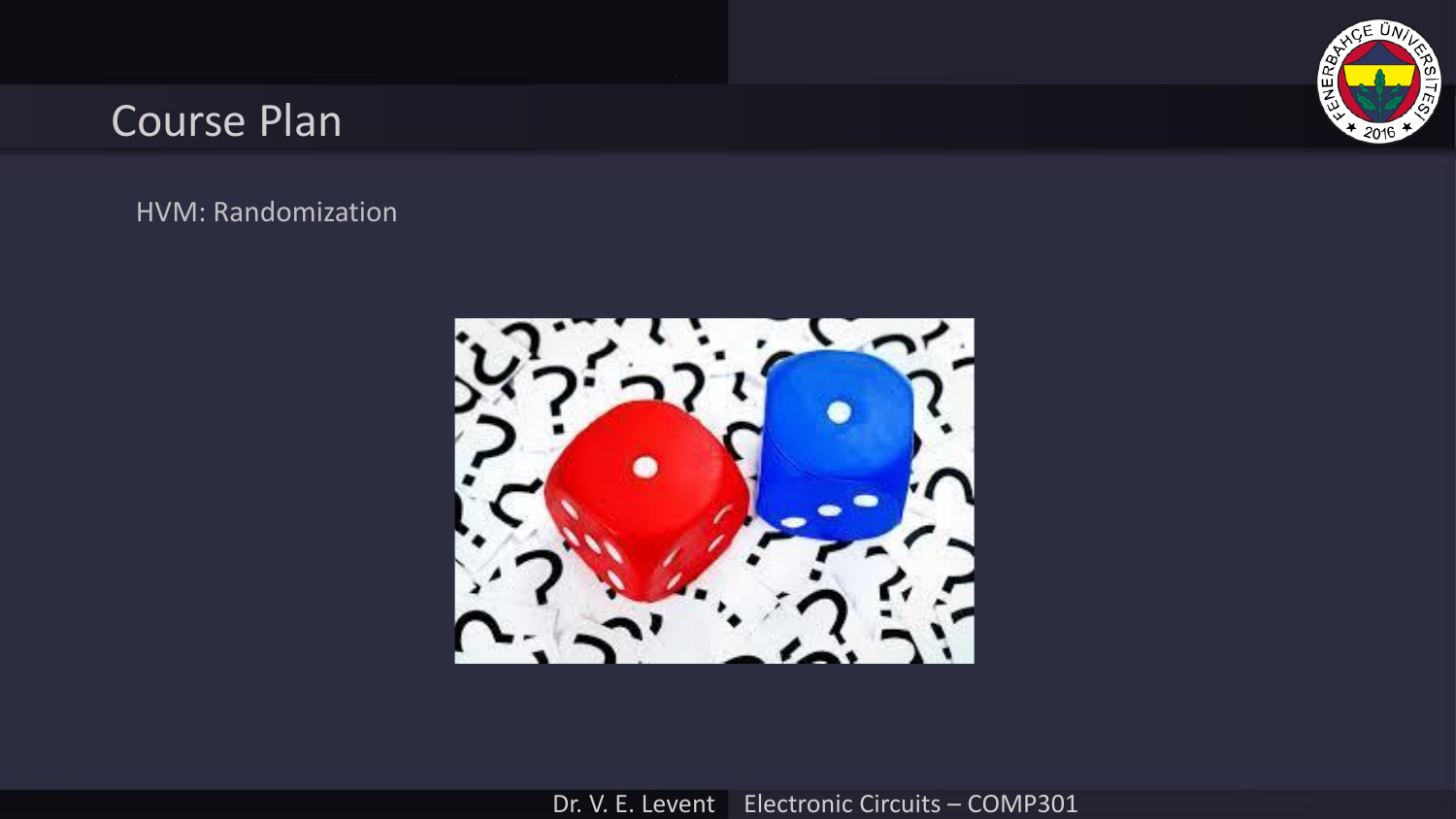

Website: levent.tc

Courses> Electronic Circuits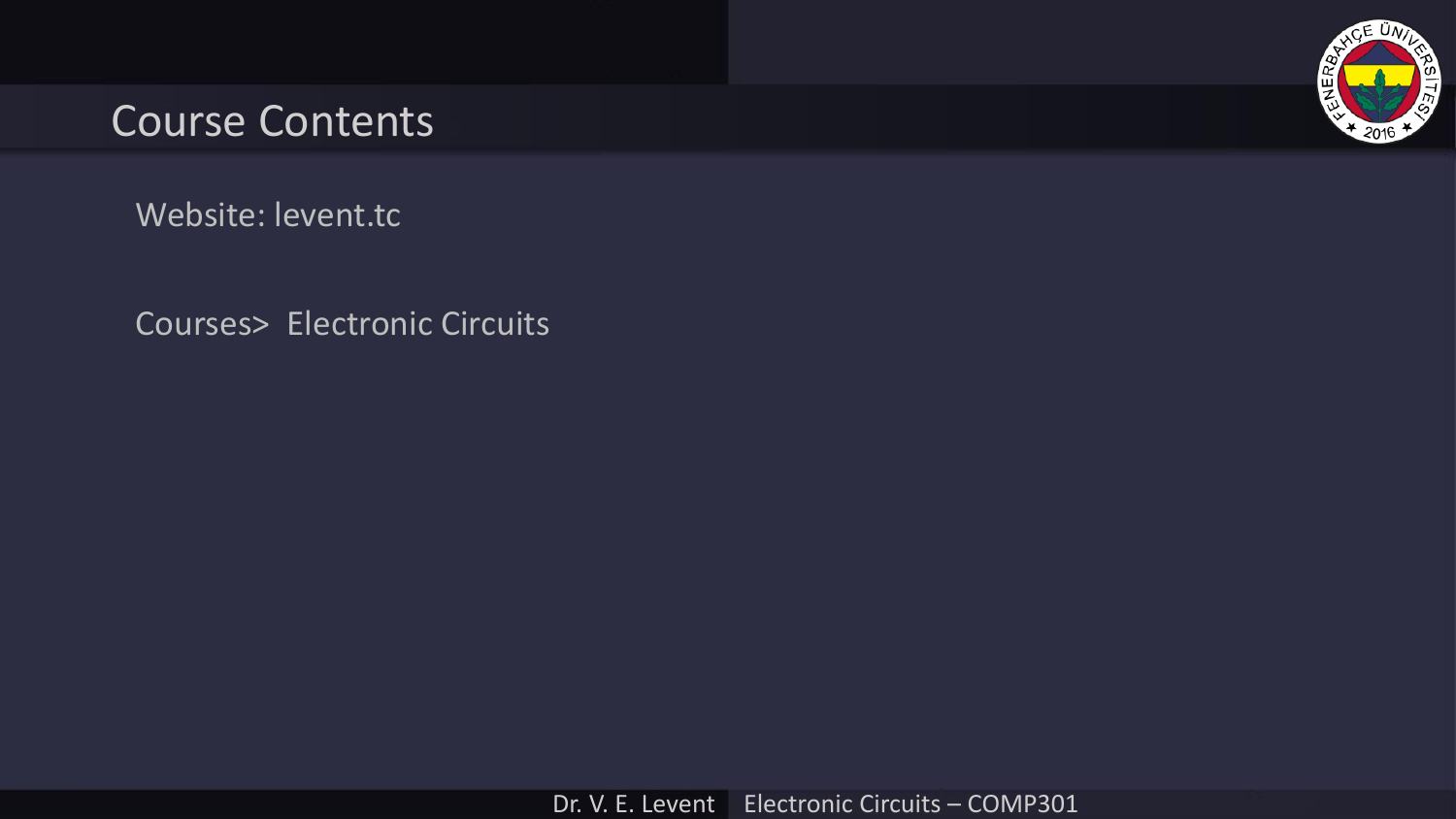

Course Page Content;

- Syllabus
- Course Schedule
- Course Notes
- Homeworks
- Projects
- Exams
- LMS and Piazza
- Notes
- Feedback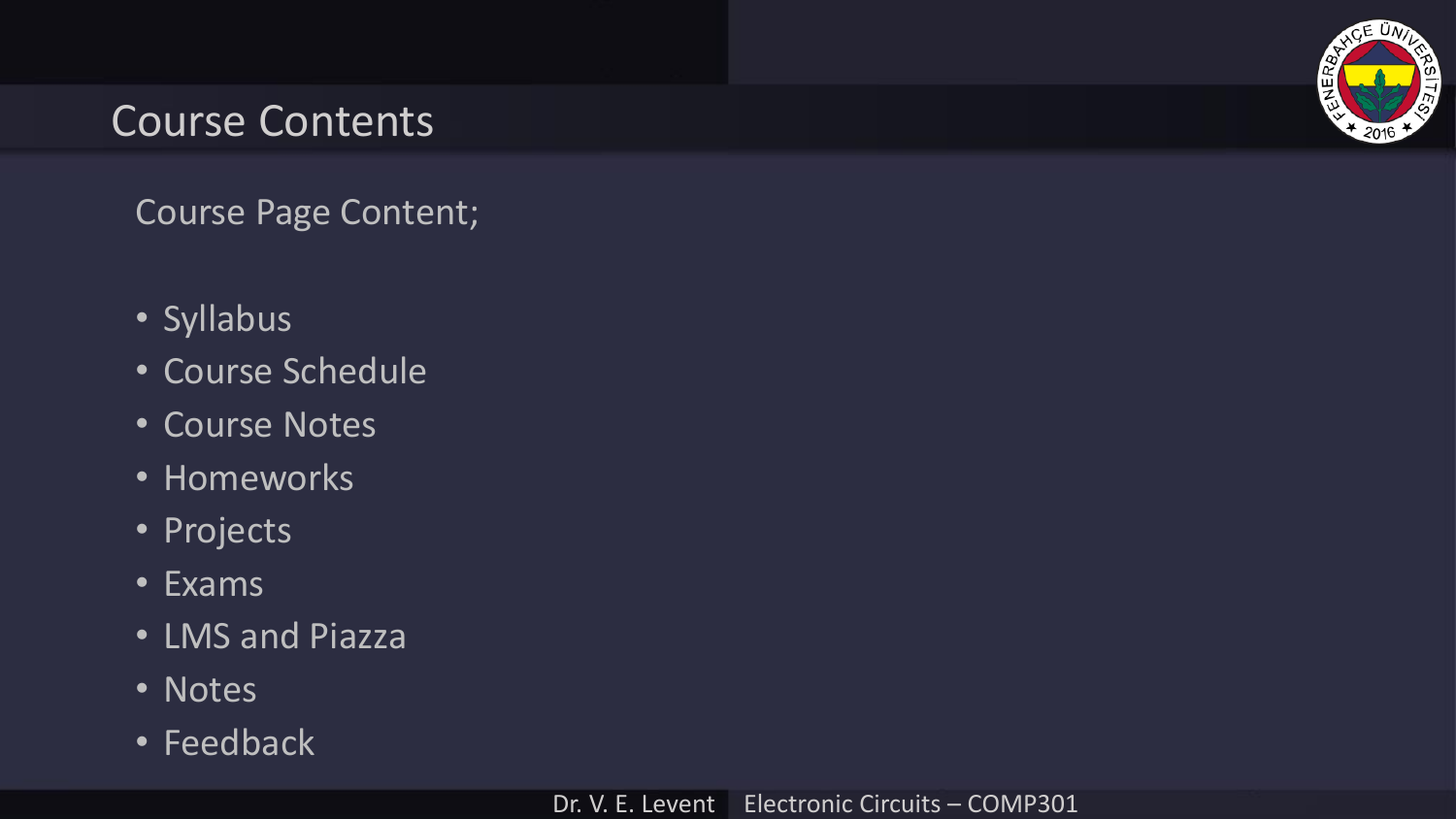

Syllabus;

Lesson hours;

Monday 13.00-17.00

Office Hours;

Dr. Vecdi Emre Levent - Monday 17.00-18.00 Assistant. Ezgi Çakmak - Tuesday 16.00-17.00, Friday 16.00-17.00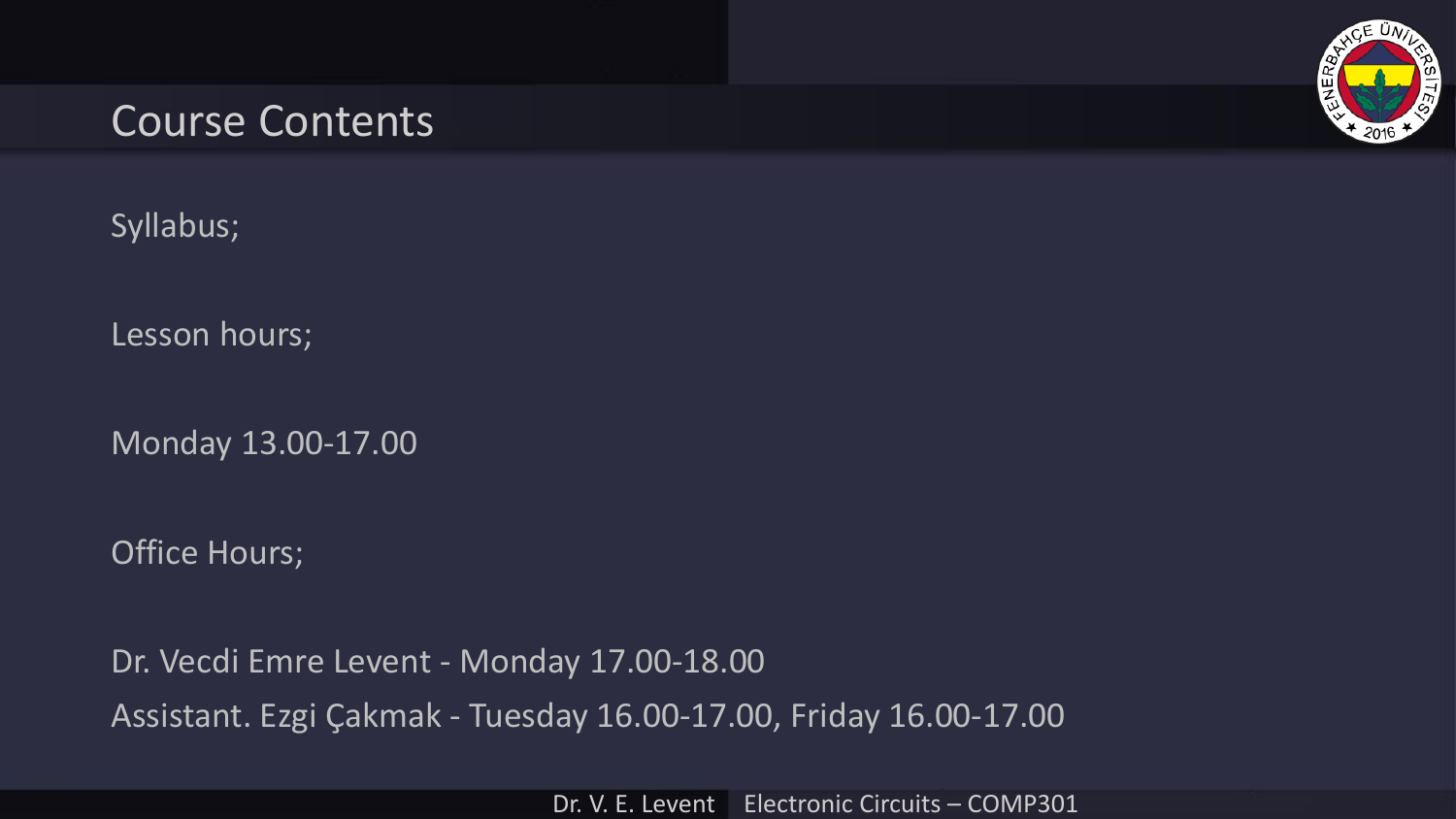

Syllabus;

Between 2-3 homework will be given.

Class attendance is compulsory at a rate of 80%.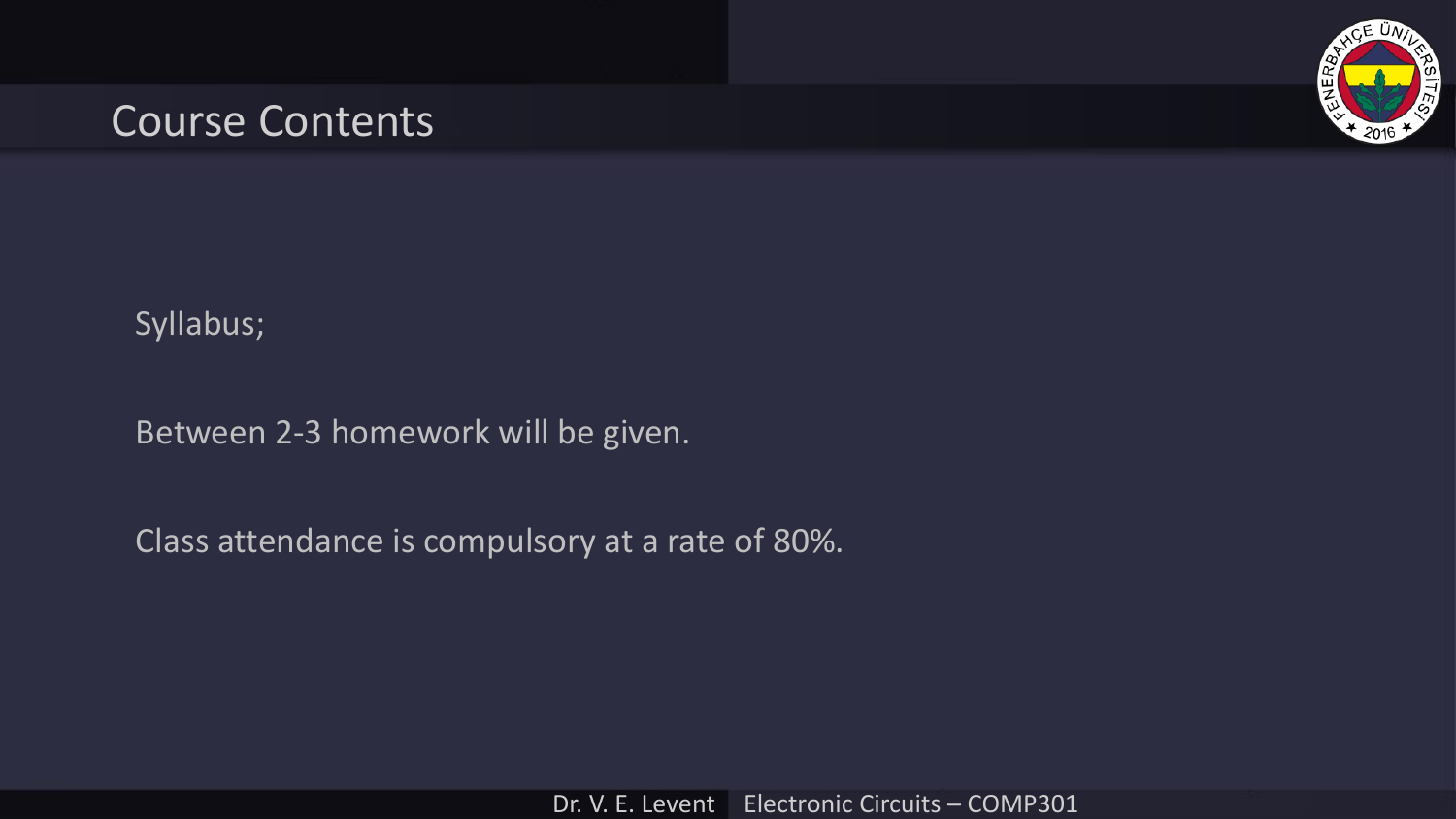

#### Evaluation weights

Delivery time for assignments and quizzes for every passing hour 5 points will be deducted.

| <b>Activities</b> | <b>Percentages</b> |
|-------------------|--------------------|
| Midterm           | %20                |
| Homework / Quiz   | %10                |
| Lab               | %15                |
| Projets           | %30                |
| Final             | %25                |
| <b>Bonus</b>      | Up to 5 points     |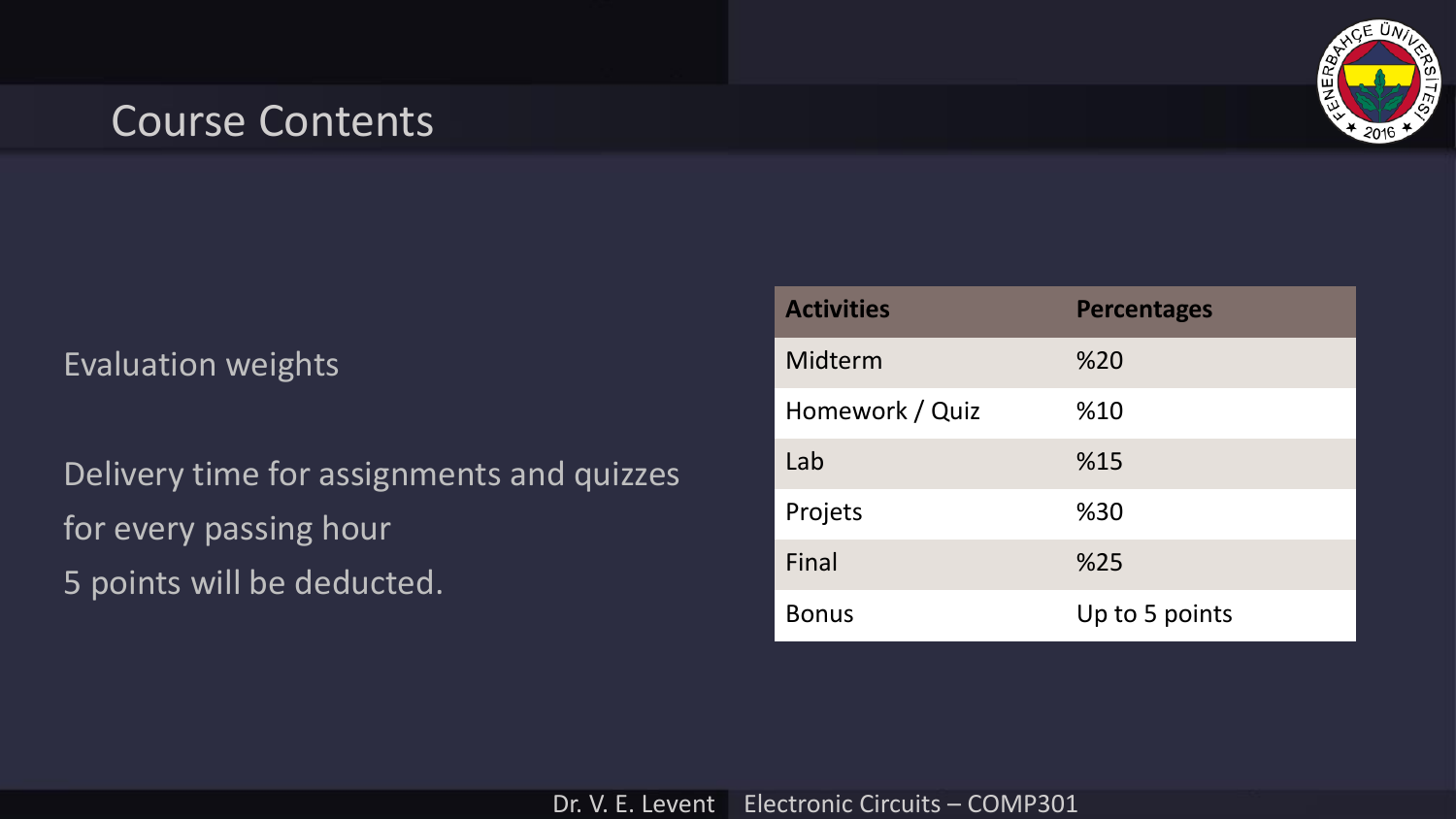

Syllabus;

Grades

| <b>Point</b> | <b>Weight</b> | <b>Letter Grade</b> |
|--------------|---------------|---------------------|
| 90-100       | 4.00          | AA                  |
| 85-89        | 3.50          | <b>BA</b>           |
| 80-84        | 3.00          | <b>BB</b>           |
| 75-79        | 2.50          | CB                  |
| 65-74        | 2.00          | <b>CC</b>           |
| 50-64        | 1.50          | <b>DC</b>           |
| 45-49        | 1.00          | DD                  |
| $0 - 44$     | O             | FF                  |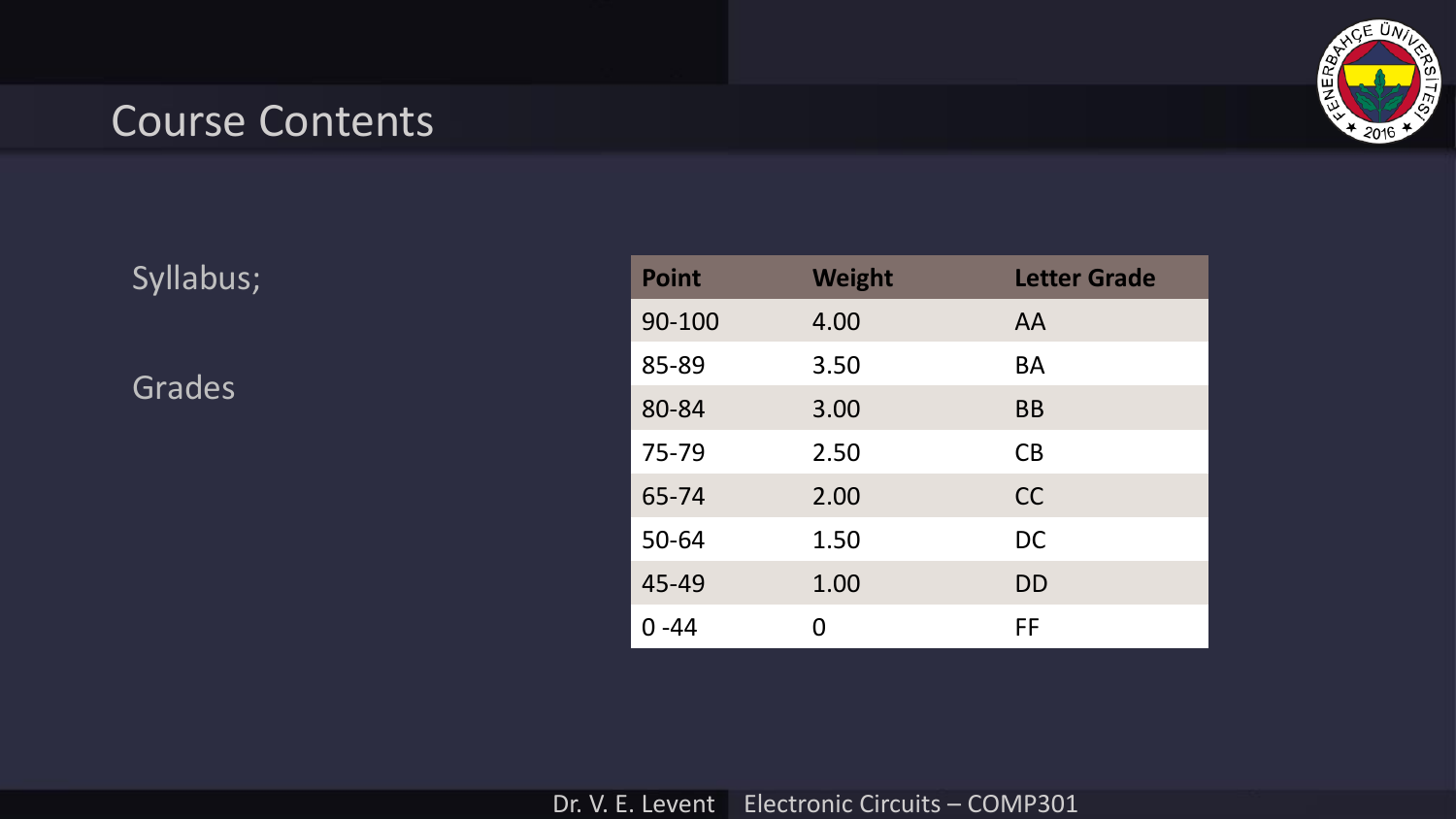# ENER84

## Course Contents

Syllabus;

Expected effort

190 hours in total effort is expected.

| <b>Counnt</b>         | <b>Hour</b>    | #Times         | <b>Total</b> |
|-----------------------|----------------|----------------|--------------|
| Preparation           | $\overline{2}$ | 14             | 28           |
| Repetition            | 2              | 14             | 28           |
| <b>Homeworks</b>      | $\overline{4}$ | 6              | 24           |
| Project               | 48             | 1              | 48           |
| Course                | 4              | 14             | 56           |
| Midterm and<br>Finals | 3              | $\overline{2}$ | 6            |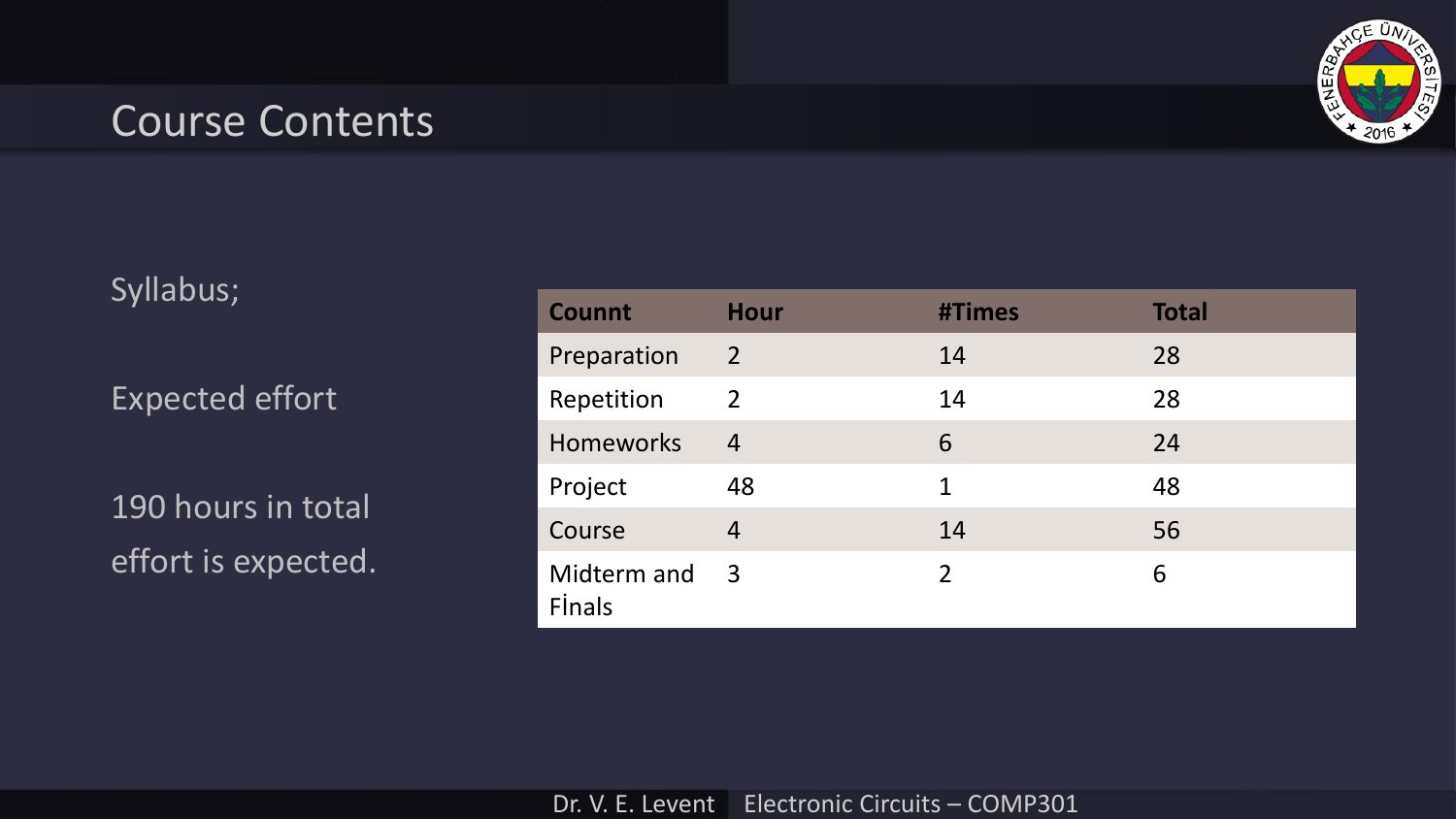

#### Academic honesty

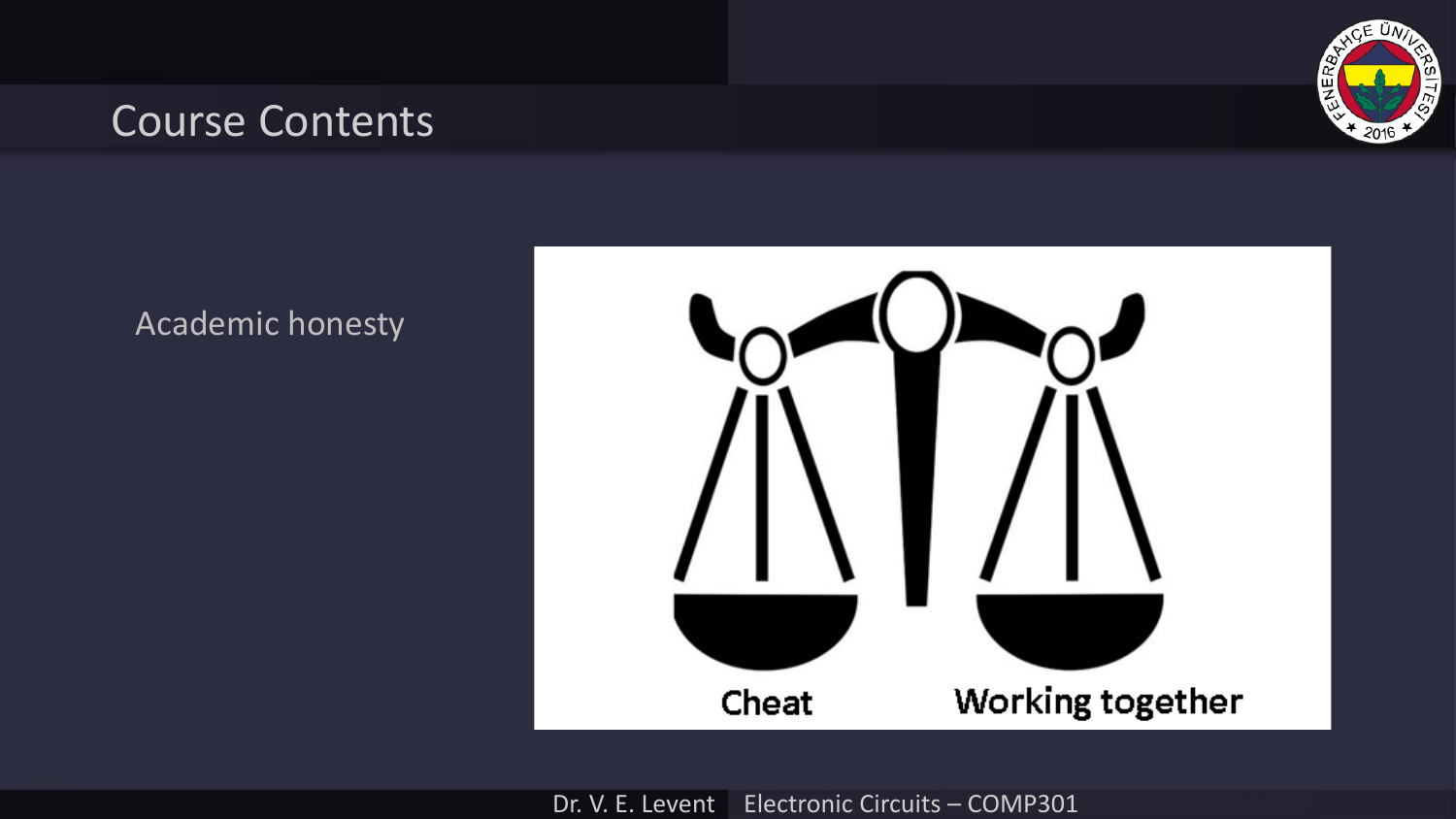

#### Course schedule

| <b>Week</b>    | <b>Topic</b>                                   | <b>Date</b>   |
|----------------|------------------------------------------------|---------------|
| $\mathbf{1}$   | Giriş                                          |               |
| $\overline{2}$ | Elektriğe Giriş ve Dirençler                   |               |
| 3              | Ohm Yasası                                     |               |
| 4              | Seri Devreler                                  |               |
| 5              | <b>Paralel Devreler</b>                        |               |
| 6              | Kapasitans                                     |               |
| 7              | Hata Ayıklama                                  |               |
| 8              | <b>Vize</b>                                    | Sinav Haftası |
| 9              | Donanım Doğrulama Metodları (DDM):<br>Siniflar |               |
| 10             | FB-CPU System Verilog TB                       |               |
| 11             | <b>DDM: Kalıtım</b>                            |               |
| 12             | DDM: Değişken Türleri                          |               |
| 13             | DDM: Arayüzler                                 |               |
| 14             | DDM: Rasgeleleştirme                           |               |
| 15             | <b>Final ve Proje Sunumları</b>                | Sinav Haftası |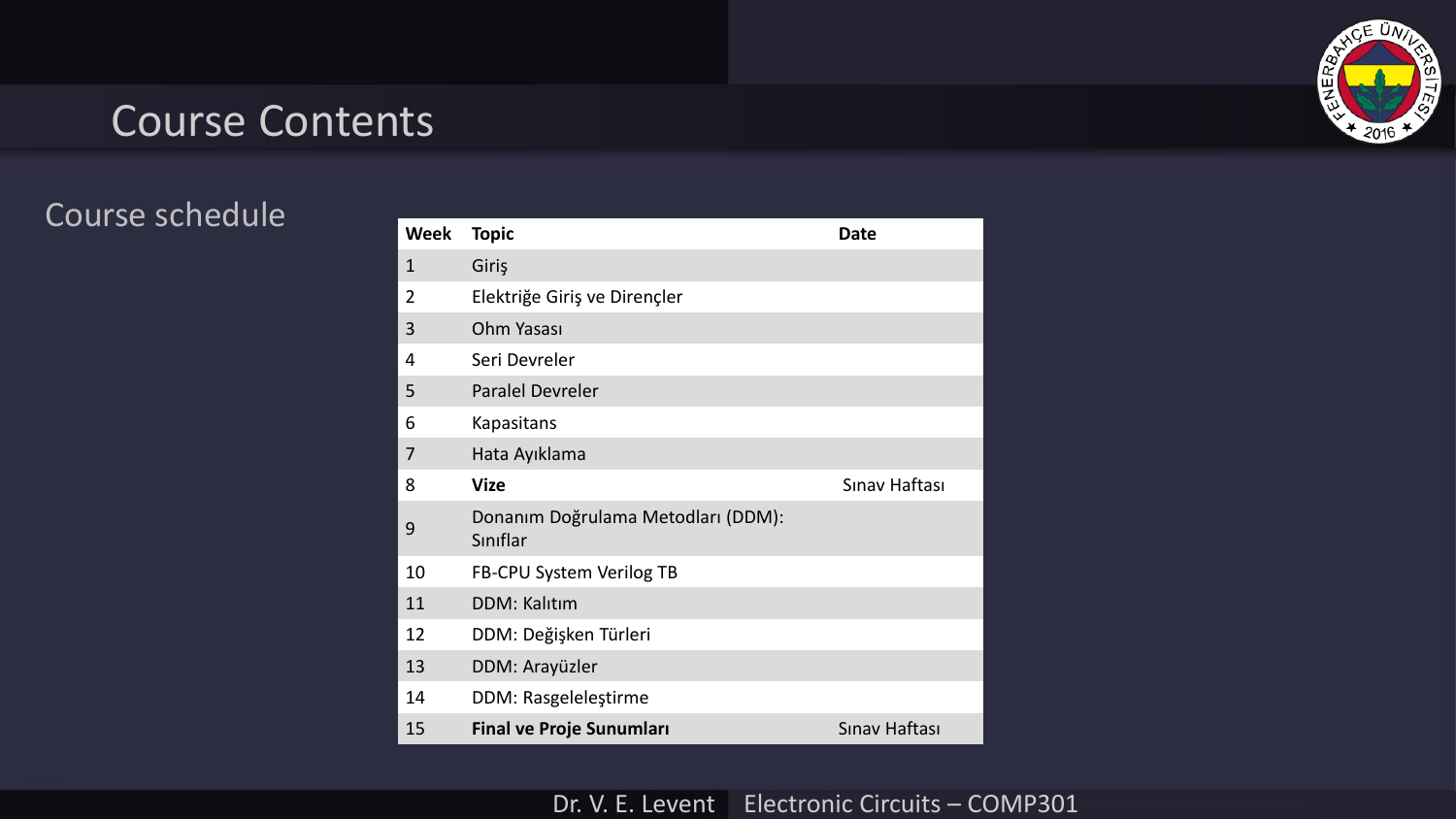

Homeworks;

The assignments to be given and their solutions will be shared on the homework page.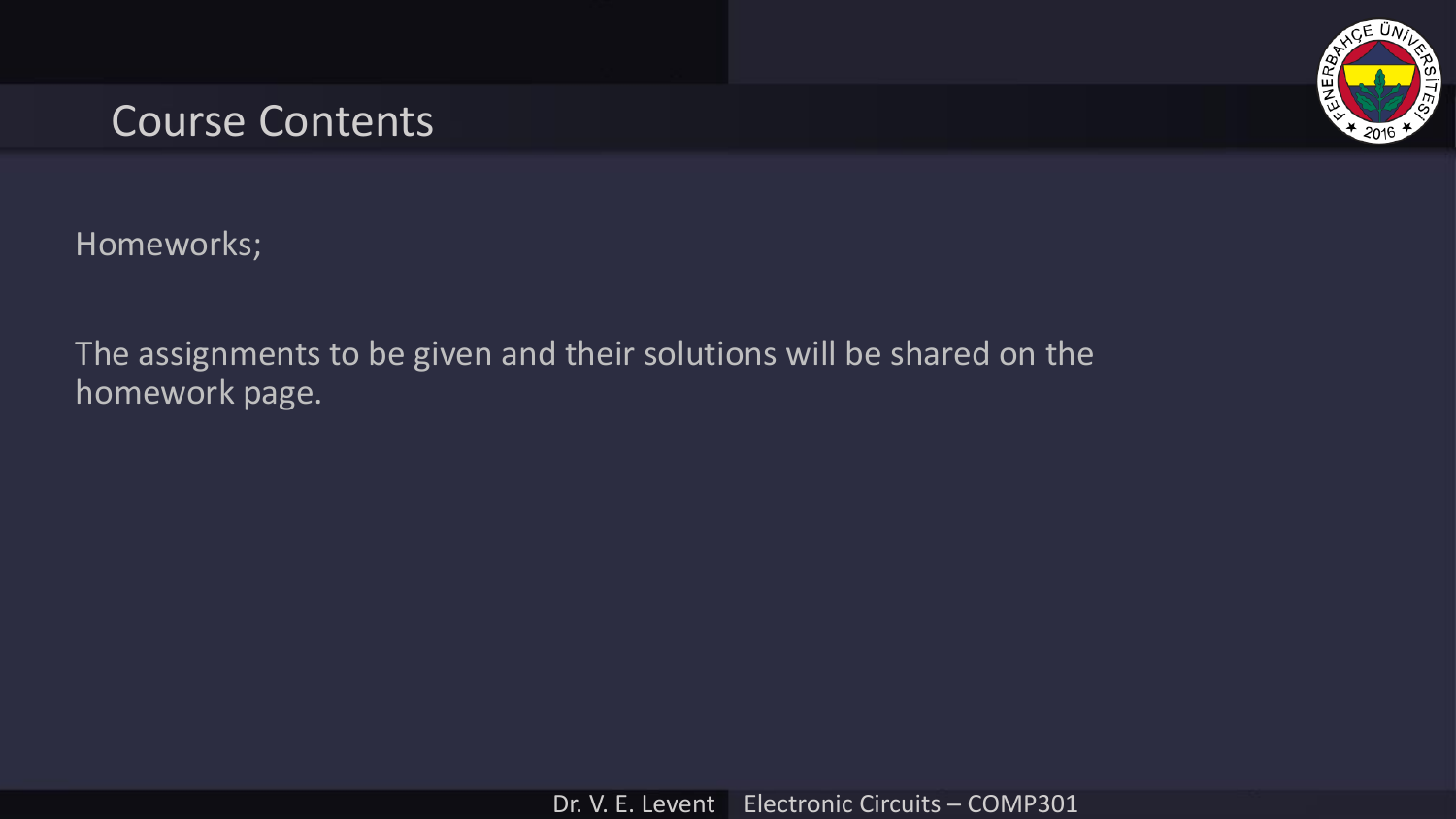

Projects;

Projects to be completed by each student will be announced at the end of the term.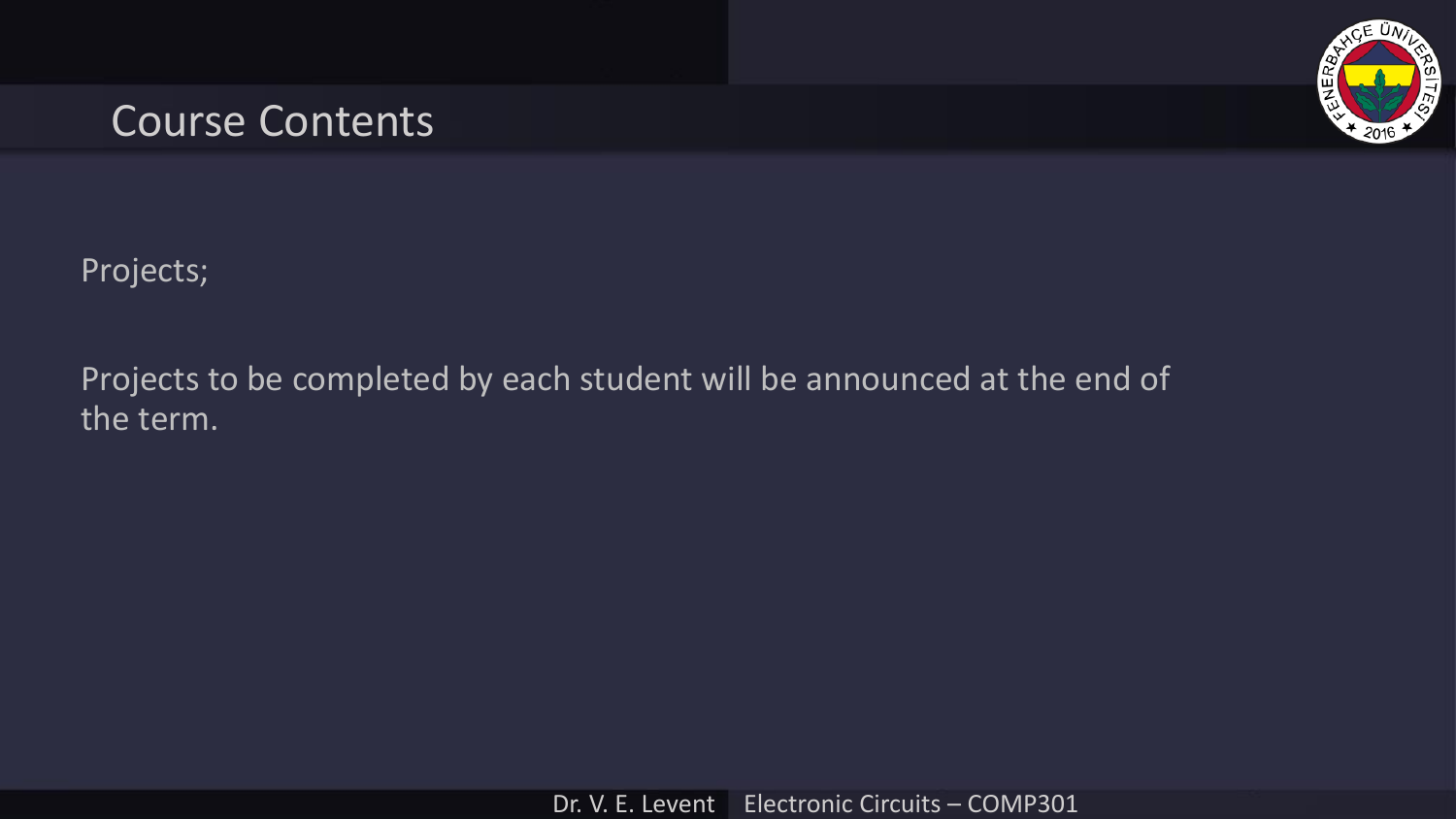

Exams;

Sample questions and solutions of exams will be shared for midterm and final exams.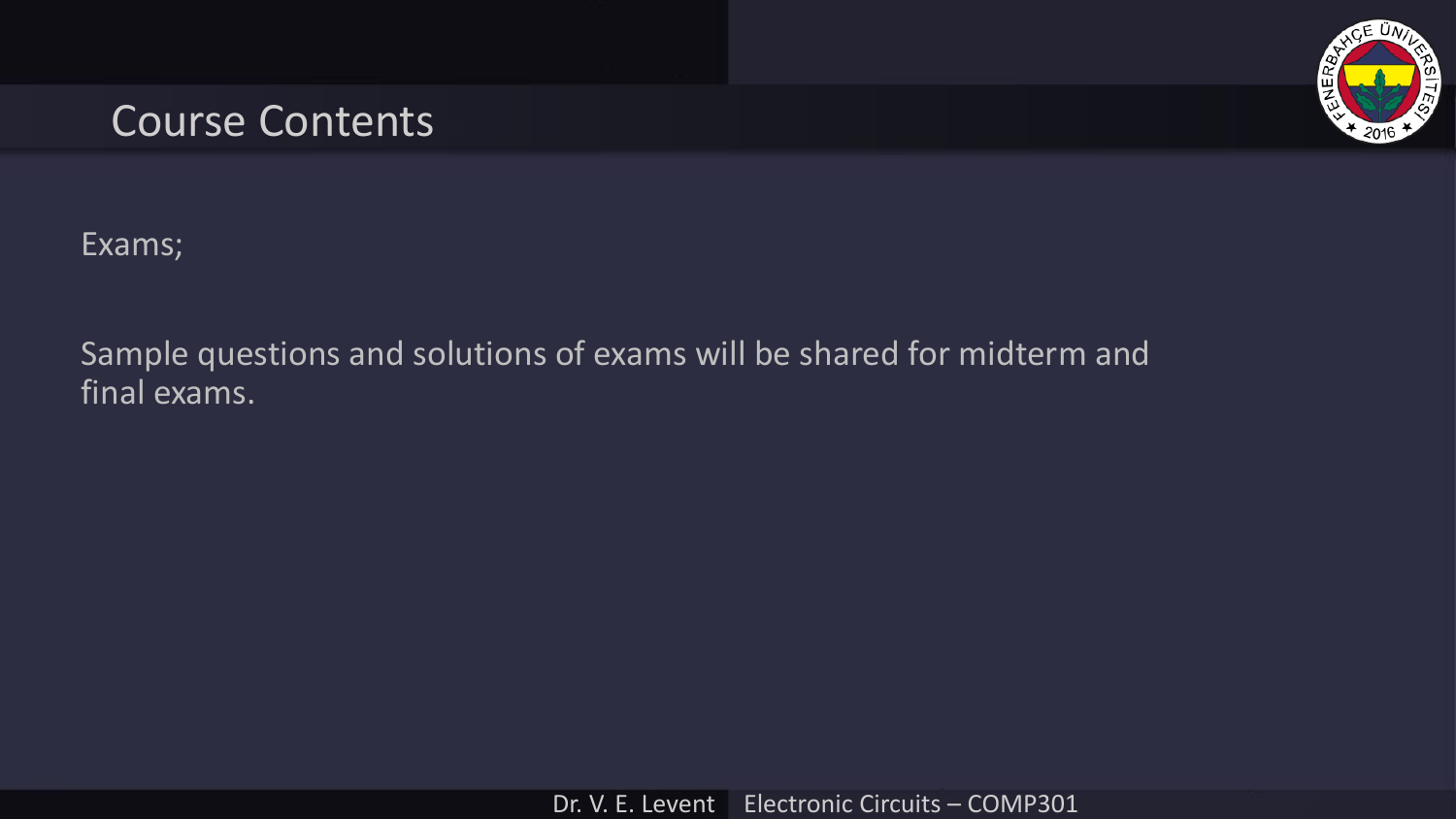

Piazza;

The Piazza system is a classroom question and answer platform. Whenever you have a topic about lecture, homework or exams, you can write on this platform. The questions you write are seen by teachers and students. You can also help each other measuredly through this platform.